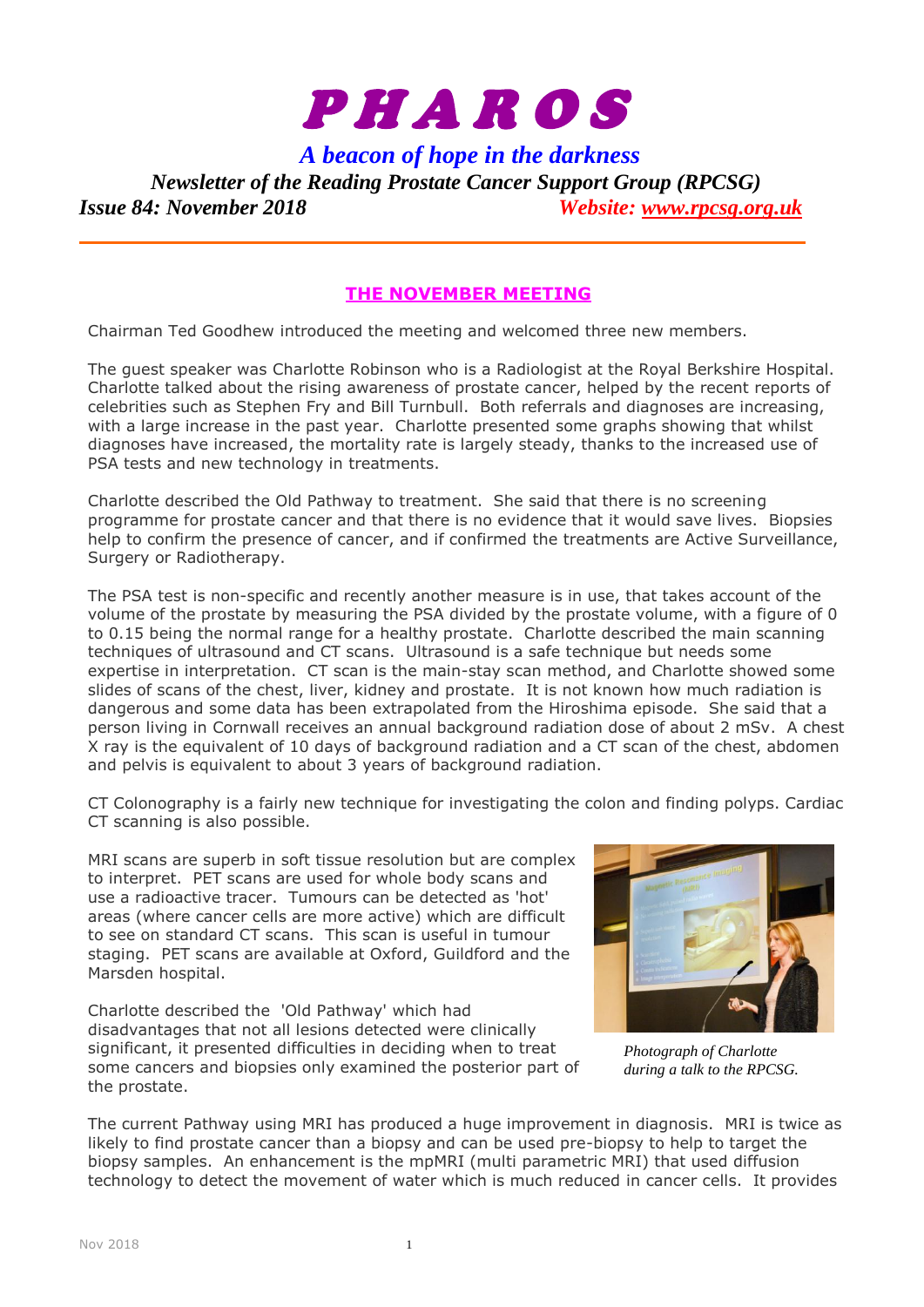much greater resolution than the MRI scan and enables improved detection. It can also vary the contrast but this is not needed on the 3T machine at the RBH.

The new Pathway is to see a GP and then be referred to the two week Pathway. This first uses MRI scans and if found to have a negative result could eliminate unnecessary biopsies. In the cases of positive scans biopsies can be targeted at locations at which cancer is suspected.

Charlotte then described the technique of Prostate Artery Embolisation which blocks prostate arteries and shrinks the central portion of the gland by denial of the blood supply. It is currently used only to treat BPH (Benign Prostatic Hypertrophy) but in the future could be approved for the treatment of prostate cancer.

Charlotte was thanked for her interesting talk and presented with a gift of appreciation.

Articles about the usefulness of MRI scans before biopsies can be found on the internet. During her talk Charlotte referred to an article in the Daily Telegraph that can be seen at:

<https://www.telegraph.co.uk/science/2017/01/19/prostate-cancer-could-ruled-simple-mri-scan-prevents-25000-biopsies/>

# **PAST EVENT - RPCSG NOVEMBER WALK**

The walk that started at the Wokingham Waterside Park on the 6th November was a very enjoyable occasion, with 13 members and one dog taking part. The route was along the Thames to Caversham and then a visit to the ruins of Reading Abbey. After a refreshment stop near to the Forbury in Reading we returned along the river Kennet and then along the Thames.

Photographs during the walk:





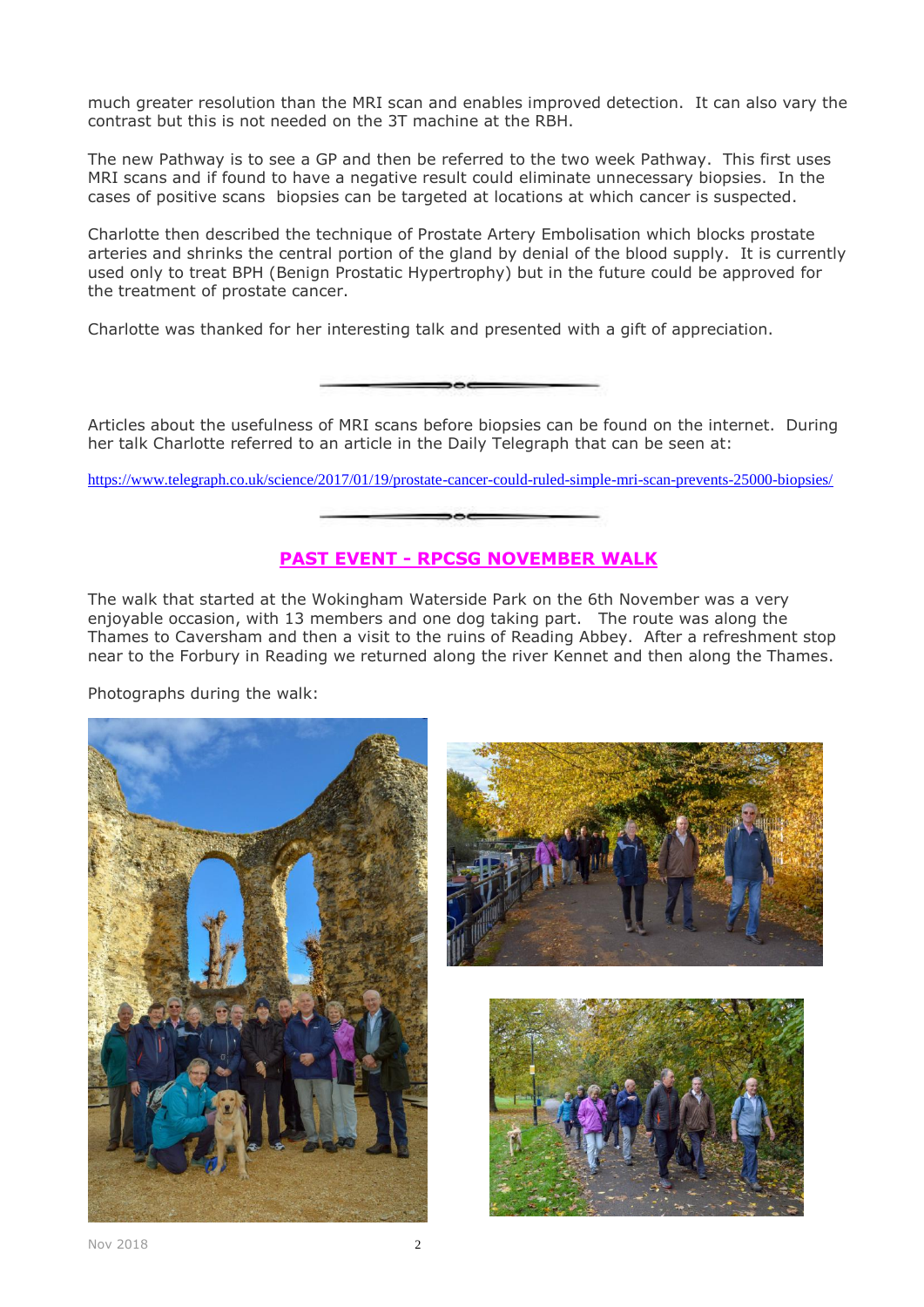



*In Caversham Along the Thames*

# **NEXT RPCSG WALK - 4th December 2018**

The December walk will take place on Tuesday **4th December** and will start at 10:30 in the village of Hambleden, which is north-east of Henley. This will be a picturesque walk through the Chiltern valley to Skirmett, where there will be a refreshment stop at The Frog. We will then return by the same route, the total walk being about 5 miles.

Anyone who does not want to do the walk is invited to join the walkers for the refreshments at The Frog in Skirmett, postcode RG9 6TG. We will probably arrive there around 12:00 noon to 12:30 p.m.

Direction to the starting point of the cafe in the middle of Hambleden village, is to take the A4 East out of Reading then take the A321 to Henley via Wargrave. Cross the bridge at Henley and follow the A4155 signposted to Marlow. After about 4 miles turn left to Hambleden and about one mile further on bear right at a fork in the road and the village centre is then about 150 yards further on. The sat-nav postcode RG9 6RP will take you close to the centre of the village. There is free parking in the village.

### **THE CHRISTMAS SOCIAL**

The Christmas Social will be held as the December meeting, on the **7th December 2018** in St Andrews church hall. Arrival is between 6:30 p.m. and 7:00 p.m. with the hot and cold buffet meal being served from about 7:30 p.m. Don't forget that this is a 'Bring Your Own' occasion for which you should bring drinks whether alcoholic or not, for your own consumption.

The event has proved very popular in the past, with a buffet meal served by our usual caterer Mange Bien, also a quiz, raffle and a guessing game. The number of places is limited so if you have not yet enrolled and would like to attend, please reserve your places as soon as possible as the remaining few places may be taken soon. Please note that there is a closure date for booking places of the **28th November 2018**, this being the date by which numbers must be confirmed to the caterer.